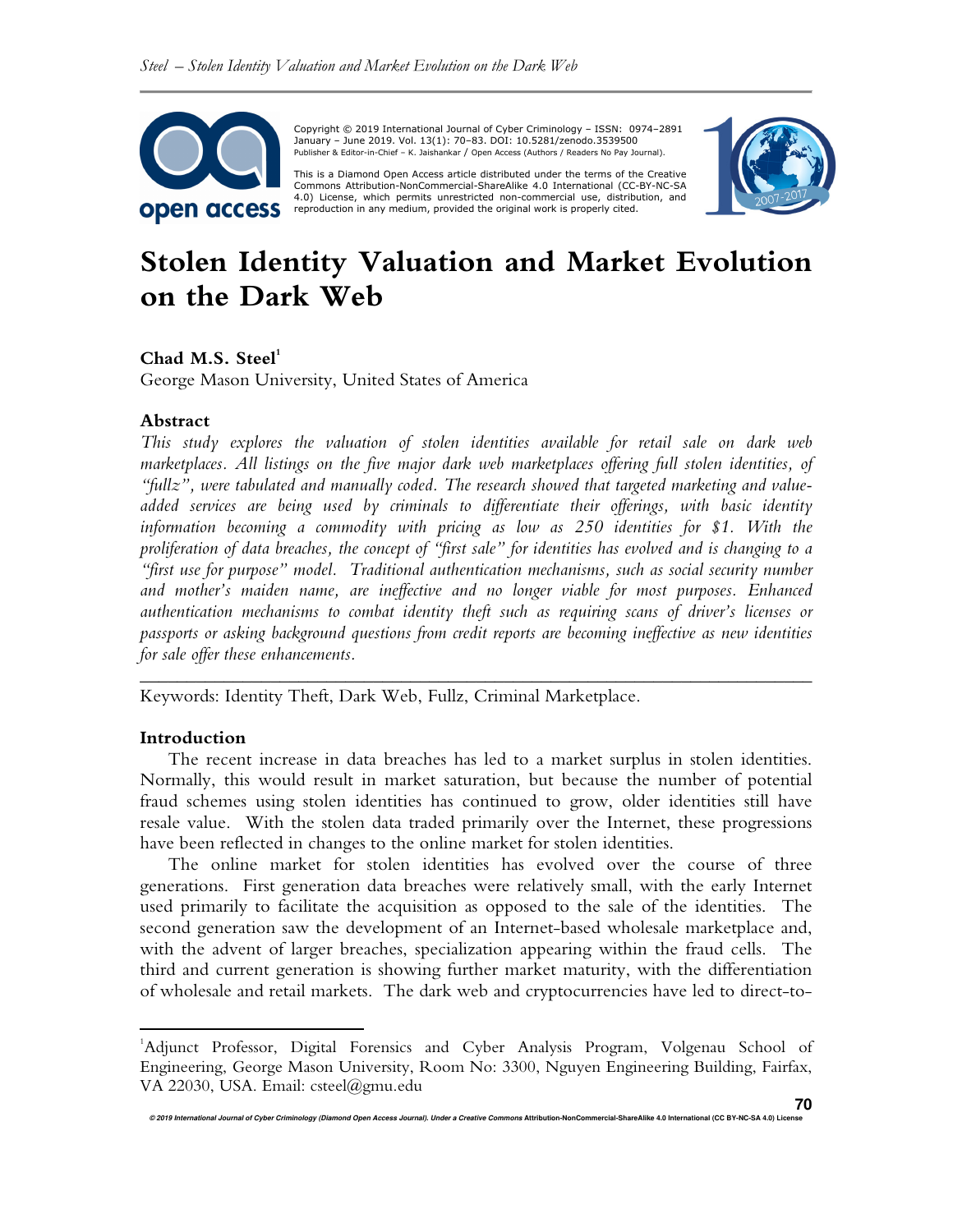

consumer sales of identities, which has had a significant impact on the marketing and pricing of stolen identities.

The purpose of the current study is to rigorously and comprehensively investigate the pricing of stolen identities on the dark web, identify value added services that impact pricing at the marketplace and the individual listing level, and evaluate the marketing utilized to sell stolen identities.

The generations identified are not discrete - there is overlap between them and there are features of the later generations present in small numbers during earlier periods, but they serve to provide a roadmap for the various evolution of behaviors exhibited by offenders. This is not the first paper to review identity theft - Anderson et al. chronicled the early rise of identity crimes (Anderson, Durbin, & Salinger, 2008), and Berghel (2000) differentiated the value of different components of identities. It is the first, however, to comprehensively look at the value of a stolen identity across all of the dark web markets, including a quantification of the components that make up that value.

## *First generation - Internet-facilitated theft and small scale breaches*

In May 1998, the General Accounting Office (GAO) predicted an increase in identity theft cases with the then-recent explosive growth of the Internet (U.S. Government Accounting Office, 1998). At the time of their 1998 report, the GAO was unable to provide any reliable statistics on the number of victims of identity theft, but a follow-up report in 2002 used consumer credit reporting fraud alerts as a proxy, identifying 89,000, 29,593, and 92,000 cases from the three credit bureaus in the most recent twelve month period of data available (U.S. General Accounting Office, 2002).

The first generation of online identity theft cases were primarily perpetrated by individuals. While some fraud rings were present, they tended to be small and opportunistically formed. Exemplary of the first generation identity theft rings was the arrest of three individuals in Los Angeles for stealing the identities of 120 members of the Army Corps of Engineers, with the thieves using the identities to purchase approximately \$700,000 in stolen goods. At the time, the group was identified as the then-second largest identity theft ring in the United States by valuation (Meyer & Martin, 2000; Stearns, 2001).

The first generation of Internet-enabled identity theft sales consisted of only a primary market with few inter-organizational transactions and mostly non-specialized players. The individuals stealing the identities were generally the same individuals that monetized the thefts. There were examples of intragroup specialization, but specialization did not appear to occur on a large scale between groups (Stearns, 2001).

Arguably the largest and most sophisticated of the first generation identity theft rings was the Campbell Organization, a group of fewer than twenty individuals responsible for \$3 million in losses and the theft of approximately 150 identities in the Florida area (Stearns, 2001). The organization showed evidence of early intragroup specialization:

- The first group of individuals focused on stealing identities through "burglary, robbery, auto theft, postal theft" and the use of insiders at banks and credit card companies, in addition to general document theft.
- The second group collected the information and sold it, along with identity documents, to the third group.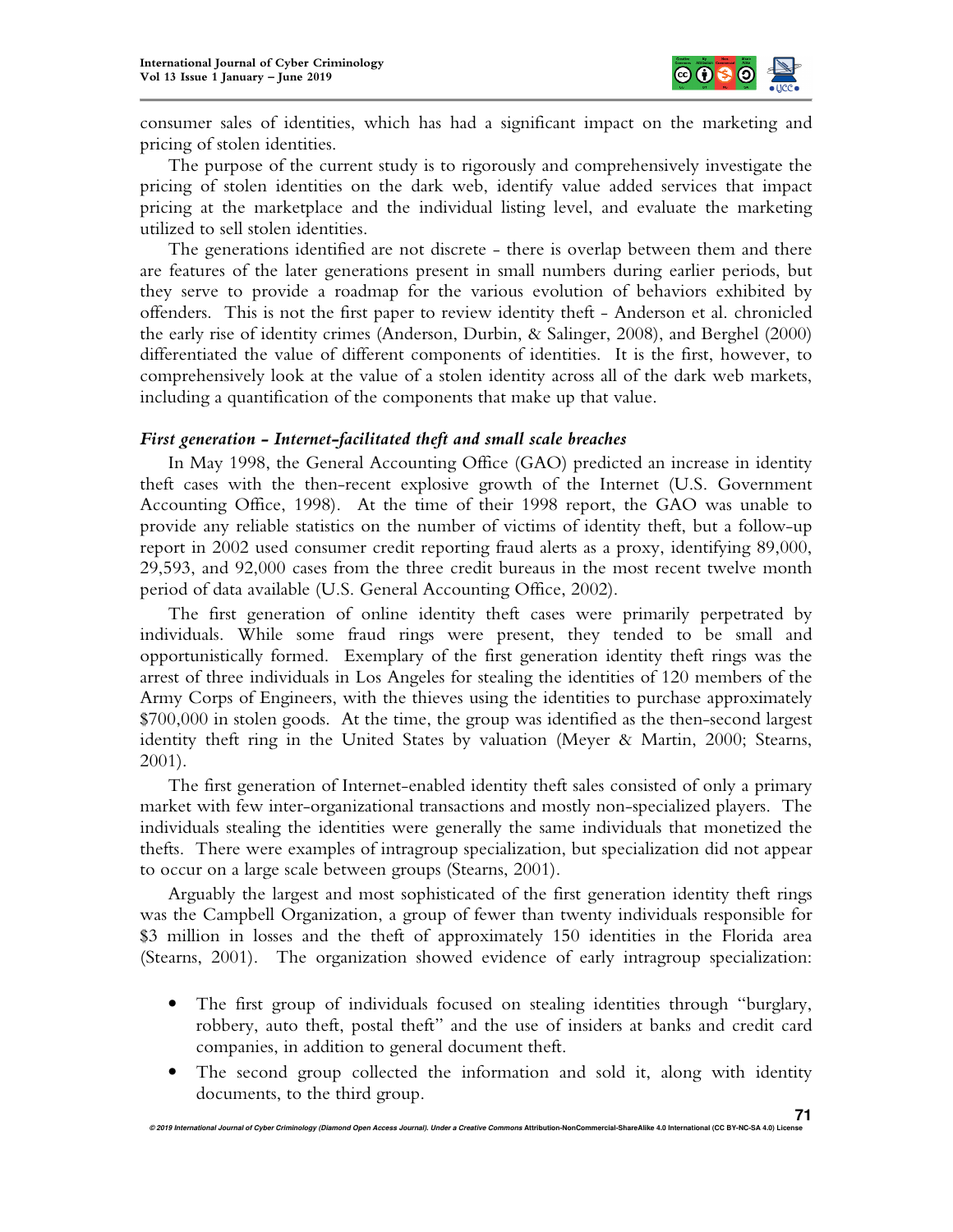• The third group monetized the information by opening bank accounts, obtaining loans, purchasing goods, and even buying real estate using the stolen identities (Stearns, 2001).

The first generation saw an increase in regulation and enforcement in response to the burgeoning criminal marketplace, strengthening the penalties associated with online identity theft. In 1998, the Identity Theft and Assumption Deterrence Act was signed into law in the United States, which criminalized the act of identity theft at a federal level and resulted in sentences of up to 15 years in prison and compensation rights for victims (The Identity Theft and Assumption Deterrence Act: Report together with additional views (to accompany S. 512), 1998).

Because there was minimal resale of identities during the first generation, it is difficult to place a value on their possession. A cash-out value based on the total loss associated with a fraud could be obtained, but that is not necessarily reflective of the price a third party would pay for the identity itself. Despite not having a price associated with an identity, there was a definite focus on obtaining social security numbers specifically, which Berghel noted as the "Holy grail of identity thieves", and prophetically noted "Identity theft will be the undoing of the blissful ignorance we have maintained with respect to the misuse of SSNs" (Berghel, 2000).

## *Second generation - Internet auctions and large-scale breaches*

The second generation of online identity theft was marked by large scale data breaches, increased specialization and segregation between the individuals obtaining the identities and those cashing in on them, and the creation of a free market economy for identities via Internet auctions. There was a continued focus on social security numbers, with a premium price put on "first sale" or newly stolen identities (Newman & Mcnally, 2005).

In 2000, the largest confirmed breach of social security numbers to-date was by a hacker at the University of Washington Medical Center, who stole 5,000 records (Tehan, 2008). In 2017, an Equifax breach resulted in the theft of the social security numbers (and substantially more sensitive personally identifiable information) on 143 million individuals in the United States ("Nearly half of US citizens hit by massive Equifax breach," 2017). Since 2005, the first year for which the Privacy Rights Clearinghouse began tracking reliable statistics, the number of records breached has grown exponentially as shown in Figure 1 ("Privacy rights clearinghouse - Data breaches by year," 2017). As the number of records being breached increased, the ability for a single individual or group of individuals to cash out became increasingly difficult, resulting in a differentiation between the individuals stealing the identities and the individuals operationalizing fraud schemes based on the stolen identities. This culminated in the formation of Internet auctions specifically targeted at identity theft information, colloquially referred to as "fullz".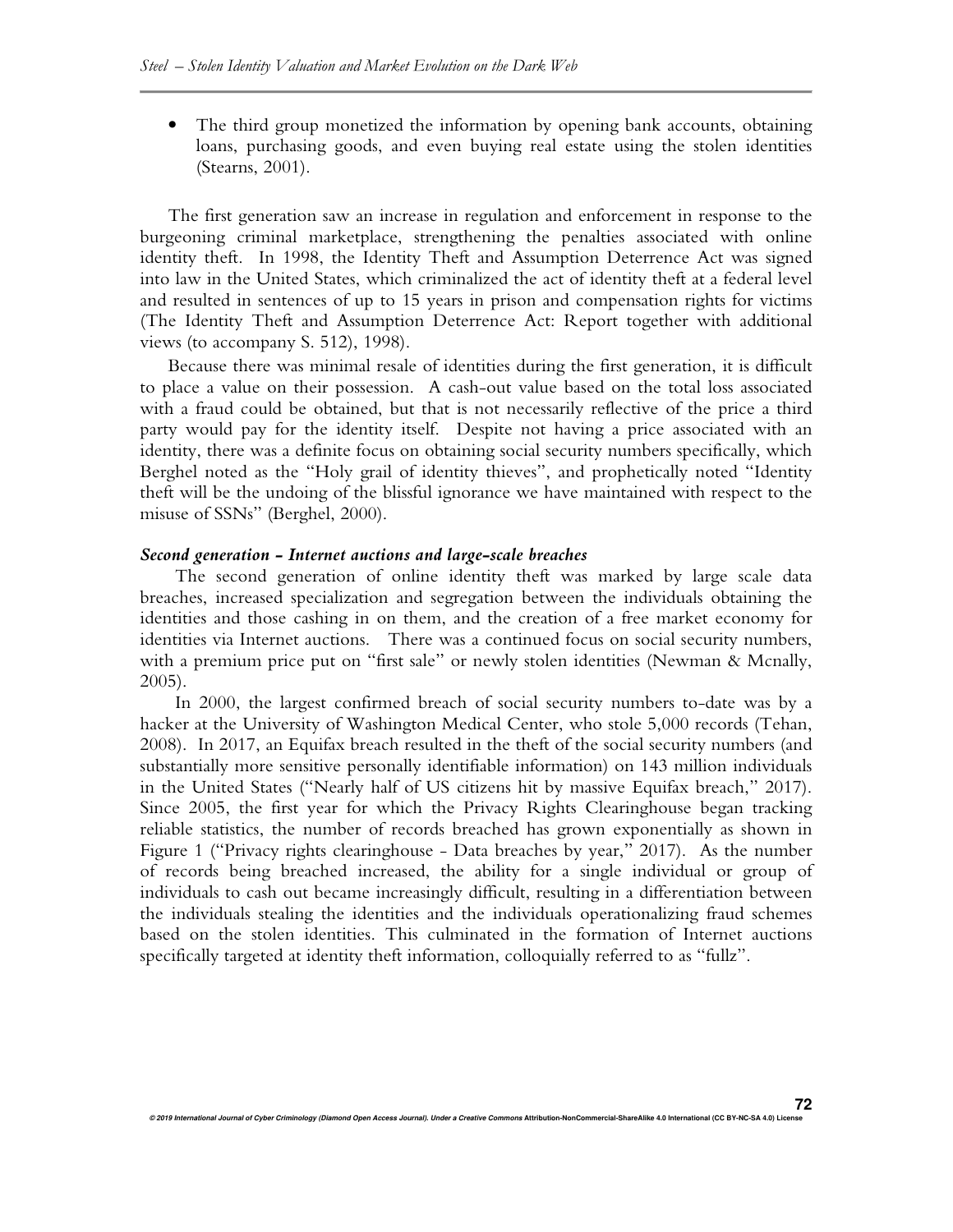



# **Figure 1. Records breached by year ("Privacy rights clearinghouse - Data breaches by year," 2017)**

- Number of Breached Records

In 2003, the concept of purchasing lists of social security numbers in an Internet auction began to gain prevalence (Huse, 2003). Identity theft rings became substantially more sophisticated as well. As an example, Shadowcrew, a criminal organization with approximately 4,000 members that operated between 2002 and 2004 stealing credit card and identity information, had a sophisticated, hierarchical organization (Hilley, 2006). The organization was described by Peretti as having a segregated and differentiated functional composition as follows:

- a small group of "administrators" who served as a governing council of the criminal organization;
- "moderators" who oversaw and administered one or more subject-matter-specific forums on the website that was either within an area of their expertise or dealt with their geographic location;
- "reviewers" who examined and/or tested products and services that members of the criminal organizations desired to advertise and sell;
- "vendors" who advertised and sold products and services to members of the criminal organizations via the website after the product or service had obtained a position written review from a reviewer; and
- "general members" who used the web sites to gather and provide information about perpetrating criminal activity and facilitate their purchases of credit card numbers, false identification documents and other contraband (Peretti, 2008).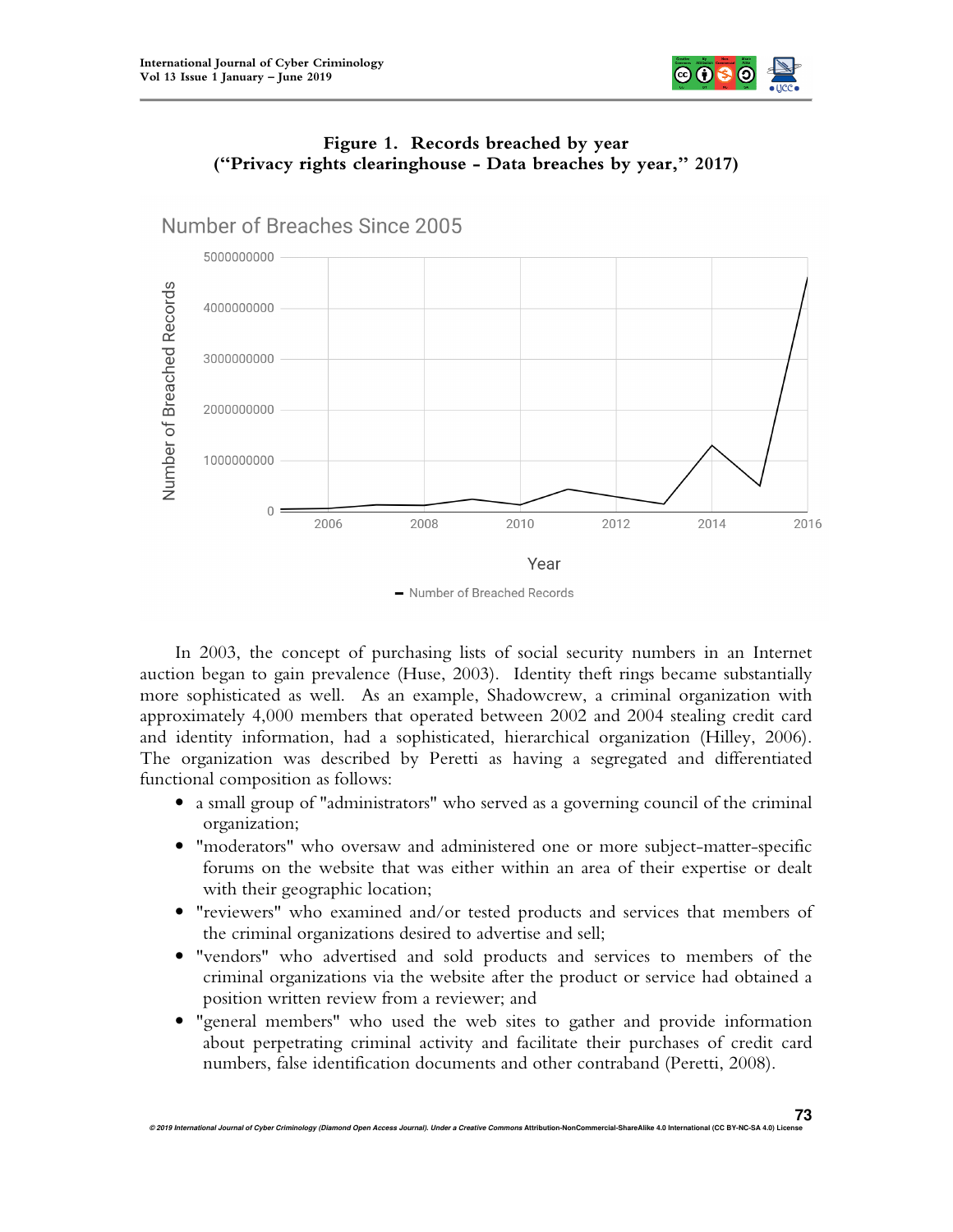Shadowcrew and other identity theft enterprises began providing sophisticated ecommerce platforms in a wholesale model to sell bulk dumps from breaches by both members and non-members. These locations included a platform for the sale of stolen identities, forums to discuss identity theft techniques, how-to guides on committing identity fraud and taking precautionary measures, and the purchase of supplemental documentation (e.g. fake drivers' licenses) to facilitate cashing out on stolen identities (Peretti, 2008).

The initial auctions were one-stage economic transactions, which eventually differentiated into wholesale and retail marketplaces. Auctions continued to be popular on the wholesale side, while smaller groupings of identities became available for sale on dedicated forums for smaller criminal enterprises and individuals to purchase. During this period, a secondary market for "used" or "dead" identities also began, allowing previously stolen information to be repurposed for other criminal activity.

#### *Thirdgeneration - specialization, targeting, and value-added services*

The third generation can be characterized by what Camp et al. (Camp, Johnson, & Schwartz, 2012) described as ubiquitous identity theft. The Identity Theft Resource Center ("Identity theft resource center," 2018) reported 1.077 billion identity records have been stolen as of 2018 in data breaches. The stealing of identities has become pervasive to the point that, as a mean based on the above figures, each adult in the United States has had their identity stolen approximately 4.4 times.

Due to the ubiquity of identity theft, the economics have shifted for identity sales, creating a tiered marketplace and an opportunity for value-added services. At the same time, two primary technological changes, Tor ("The Onion Router") and digital currencies, have altered the risk/benefit ratio of identity fraud. The interaction of these two competing forces changed the economics of identity theft in unforeseen ways.

The primary technology behind most current identity theft marketplaces is Tor (Jardine, 2015). Tor allows users to connect in a largely anonymous fashion to sites that are hosted at anonymous locations (Dingledine, Mathewson, & Syverson, 2004), collectively known as the dark web, which has facilitated the growth of numerous online illicit activities. With a reduced risk of discovery, criminal marketplaces have become overt and more sophisticated, selling everything from identities to hacking exploits to child exploitation material directly to end consumers. The sites that sell stolen identities have begun to resemble full e-commerce marketplaces, complete with shopping carts, reviewer feedback, and customization of purchases. Likewise, with the increased reviewer feedback, and customization of purchases. anonymity afforded by Tor, they have become more widely accessible and consumerfriendly (Christin, 2013).

The second barrier that was overcome in the third generation is one of payment transactions. The rise of Bitcoin and similar blockchain-based currencies allows for the digital equivalent of the anonymity offered through cash transactions (Chen, 2011; Hurlburt & Bojanova, 2014). Coupled with the dark web, these currencies reduced the risks for both buyers and sellers, increasing the number of individuals participating in the overall underground economy present in these markets. With the reduced risk, individuals who would otherwise have been disinclined to commit identity theft now have greater incentive to do so (Kethineni, Cao, & Dodge, 2017).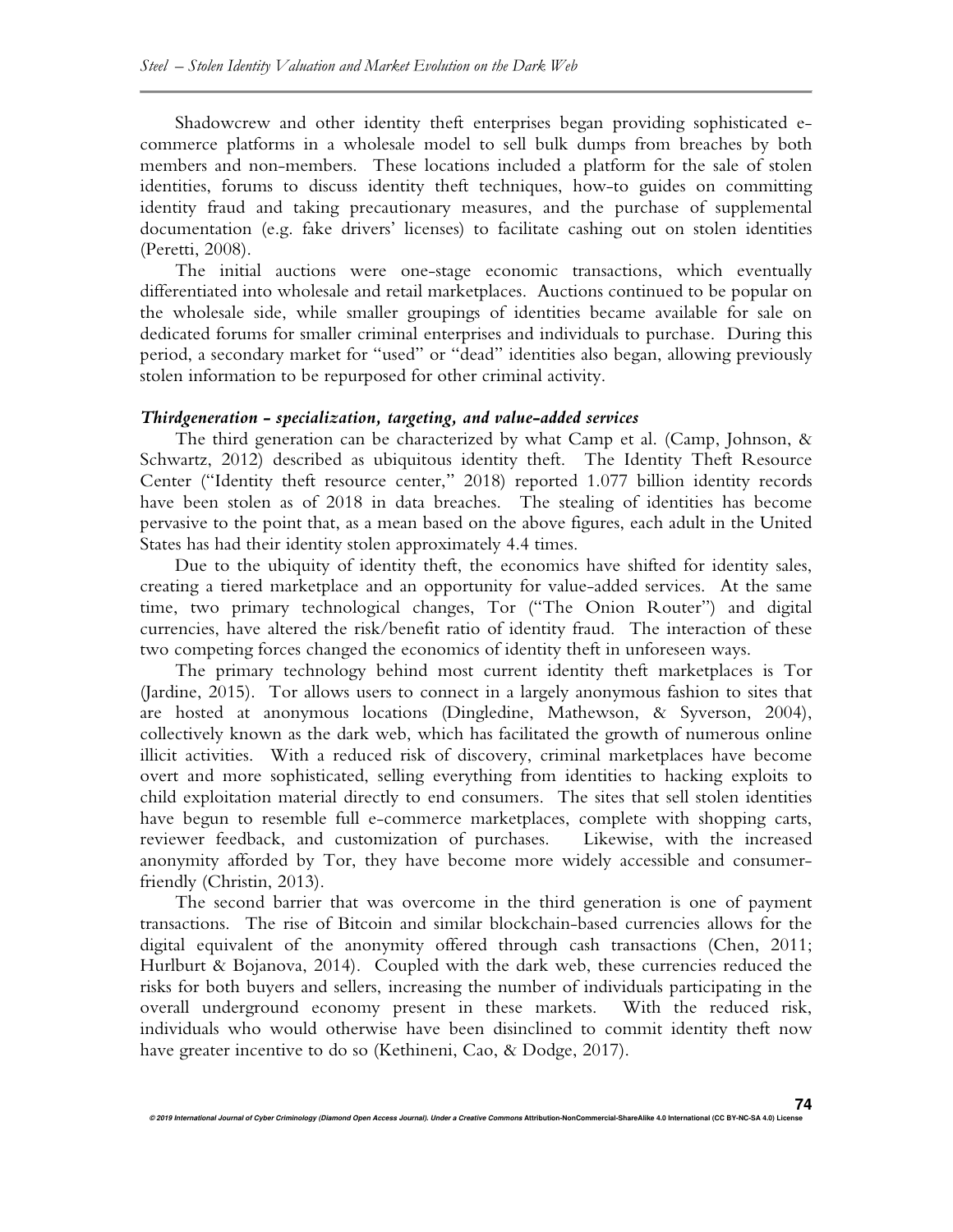

The introduction of the dark web and Tor changed the marketplace from a primarily one-tier to a primarily two-tier model. Originally, online identities were sold in bulk on private channels through Internet Relay Chat (IRC) or through private forums. Identity thieves would advertise recent thefts and sell lots of 10,000 or more identities negotiated through private interactions (Holt, Smirnova, Chua, & Copes, 2015; Wehinger, 2011). The wholesale market remains a mostly private channel enterprise, but a retail market arose that allowed for direct-to-consumer sales of smaller lots of identities, with lots as small as one (Ablon, Libicki, & Golay, 2014; Holt et al., 2015). These markets began competing, driving down pricing and offering value added services to differentiate themselves.

The primary value-added services in the third generation were related to risk reduction for buyers and sellers, principally rating/review and escrow services. The Silk Road marketplace was the largest initial service to offer both. Their reviewing services allowed consumers to rate vendors and provide direct feedback on purchases, similar to Amazon seller ratings, which provided greater assurances to other consumers (Lacson & Jones, 2016). Additionally, the inclusion of an escrow service allowed the marketplace to safely monetize based on transaction volumes and amounts while providing both buyers and sellers greater guarantees of payment and delivery (Lacey & Salmon, 2015).

Further opening up the marketplace, many of the online vendors began offering end user-focused tutorials (as opposed to the insider tutorials in the second generation), including step-by-step guides to cashing in on stolen identities. These ranged from PDFs containing instructions on using stolen identities safely to Youtube video tutorials detailing how to commit specific frauds (Hutchings & Holt, 2016). This had the net effect of increasing the number of individuals exploiting identities at a low level and not as part of an organized group by disintermediating and empowering "mules" and allowing them to act independently of a hierarchy (Ablon, 2018).

Additional value-added services were identified in the current generation, as noted below, which allowed for greater differentiation in an increasingly commoditized marketplace. These differentiators provided pricing power to sellers and convenience services to buyers, with the marketplaces themselves receiving increased revenue as a result.

## *Historical pricing*

While there have been no comprehensive reviews of identity costs and associated services in the prior art, there have been commercial reviews that have documented historical trends. A review of the literature identified ten prior reviews of historical prices for an identity is noted in Table 1.

# **Current study**

The current study seeks to evaluate, both quantitatively and qualitatively, the pricing and the factors influencing pricing for stolen identities online. Because there has been no prior comprehensive review of the dark web identity markets, this research will serve as a baseline for future trend analysis. Based on the current state of identity theft markets, it is hypothesized that:

• H1: The current increase in supply of identities from breaches has driven prices downward.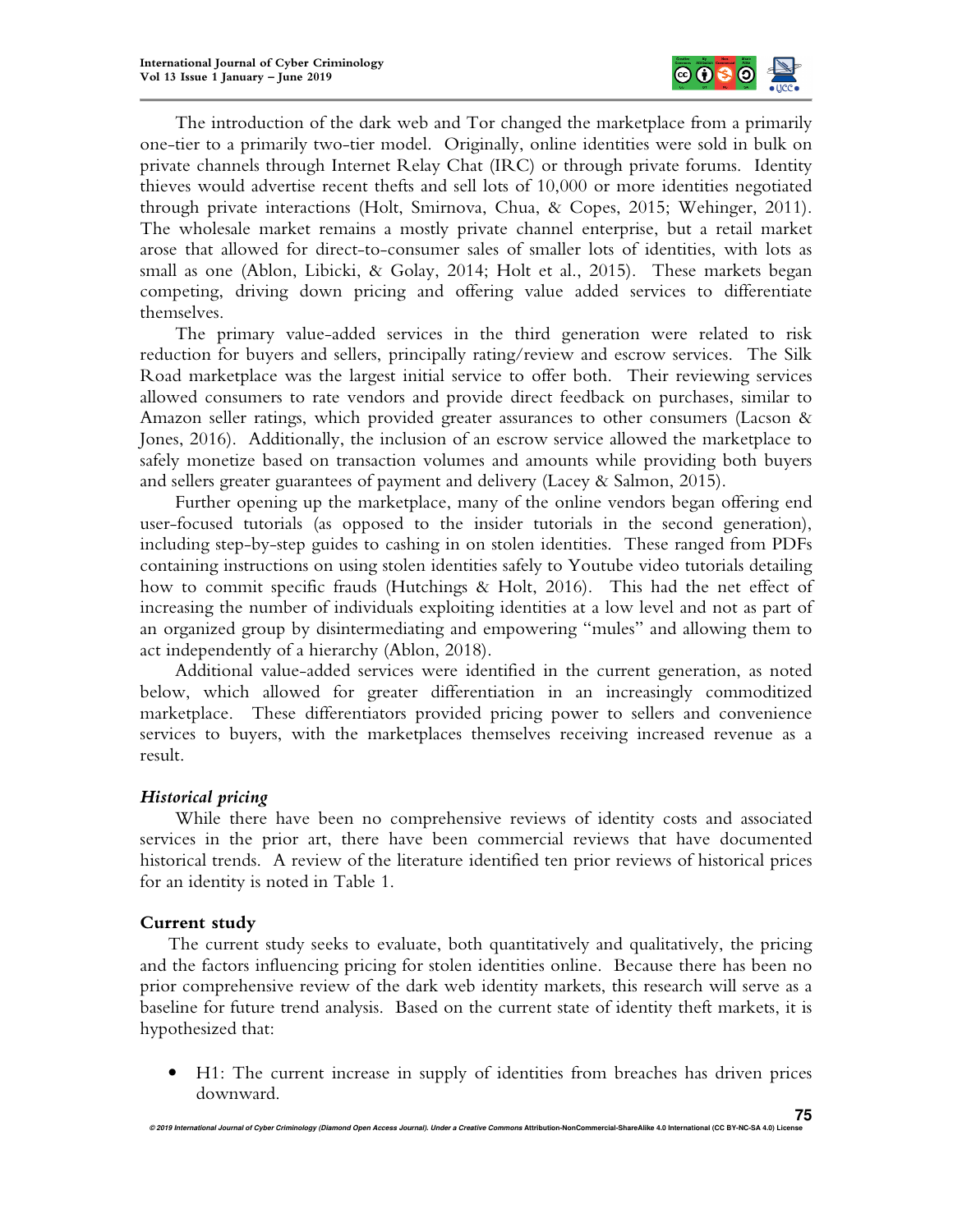- H2: Because of a lack of consumer market maturity and stability, price fluctuations will be large.
- H3: Pricing will be strongly dependent on value-added features.

| Year | Study                      | Low        | High     |
|------|----------------------------|------------|----------|
| 2007 | (Symantec, 2008)           | \$10       | \$150    |
| 2008 | (Symantec, 2009)           | \$0.70     | \$60     |
| 2009 | (Symantec, 2010)           | \$0.70     | \$20     |
| 2013 | (Secure Works, 2016)       | \$0.25     | \$25     |
|      |                            |            |          |
| 2014 | <u>(SecureWorks, 2016)</u> | \$30       | \$30     |
| 2015 | (Collins, 2015)            | $<$ \$1.00 | \$454.05 |
| 2016 | (Secure Works, 2016)       | \$15       | \$65     |
|      |                            |            |          |
| 2016 | (Symantec, 2017)           | \$0.10     | \$1.50   |

**Table 1. Historical pricing for full identities** 

## **Methodology**

The current study reviewed the major dark web marketplaces selling stolen identities in November and December 2017. All of the major marketplaces that were extant and available and advertised stolen identities were analyzed. Each of the marketplaces was reviewed for marketplace-wide value-added features as well as policies related to transactions. Five marketplaces were identified as meeting the above criteria and all listings on each of the marketplaces were reviewed for the sale of stolen identities. The marketplaces identified were as follows:

- Berlusconi
- Dream Market
- RSClub
- T $\star$ chka
- Wall Street

Because of inconsistent availability on the sites, the collection and review of listings spanned two months. The listings collected were limited to those selling identity information on individuals within the United States to ensure that comparisons were not influenced by differing values of an identity in other countries. Only listings that offered a stolen identity with non-public information that could be used to obtain something of value while impersonating another individual were included. Listings that were comprised of screen scrapes of names/phones/addresses/email addresses which were sold for mass marketing or phishing/spam purposes were not included. Finally, any listings that included a stolen credit card with the identity were excluded to avoid the confound of the value of the card as opposed to the identity itself.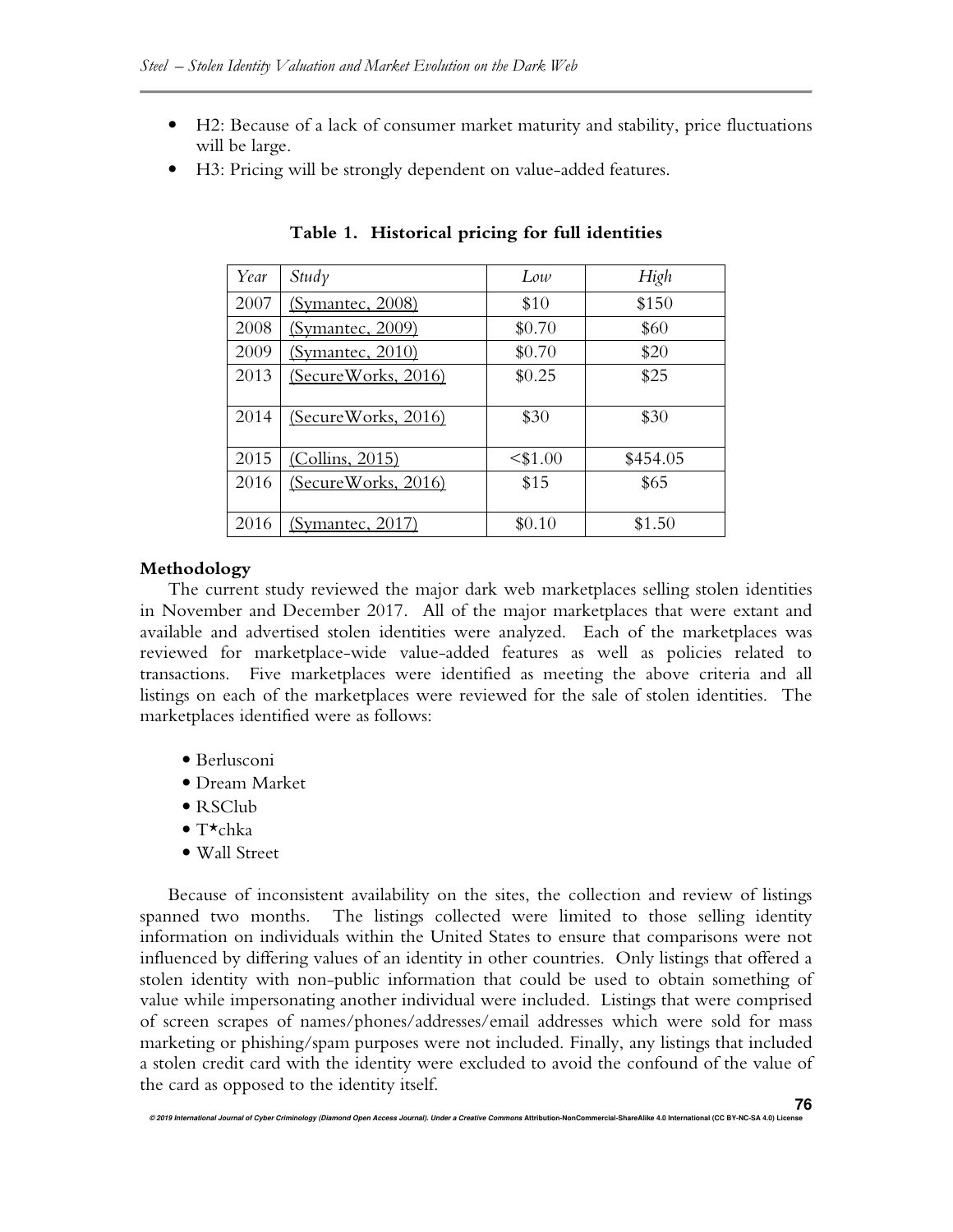

For each listing collected  $(n=115)$ , which represented the total number of listings available across the marketplaces at the time of the study, the details of the offerings were manually coded based on the types of personally identifiable information offered, the quantity of identities offered, and the cost per identity. Any value-added services or targeted offerings that were made as part of the listing were also noted.

The price range for identities were tabulated and the features associated with each price identified. For each of the value-added features, a conjoint analysis was performed against the price of the offerings to determine what, if any, pricing power those features had.

## **Results**

A total of n=115 sellers providing "fullz" were identified. The majority of the sales were for single identities (n=87, 76%), with an unspecified maximum number of identities available. The prices ranged from \$.004009 ( $n=1$ ) to over \$200 per identity, with a mean cost of \$23.94. The price distribution is shown in Figure 2.



**Figure 2. Price distribution of identities** 

The minimum prices varied by marketplace, with high deviations both within and between marketplaces. The mean price correlated inversely with the size of the market (r=-.551), with larger markets having lower mean pricing. The overall results are shown in Table 2.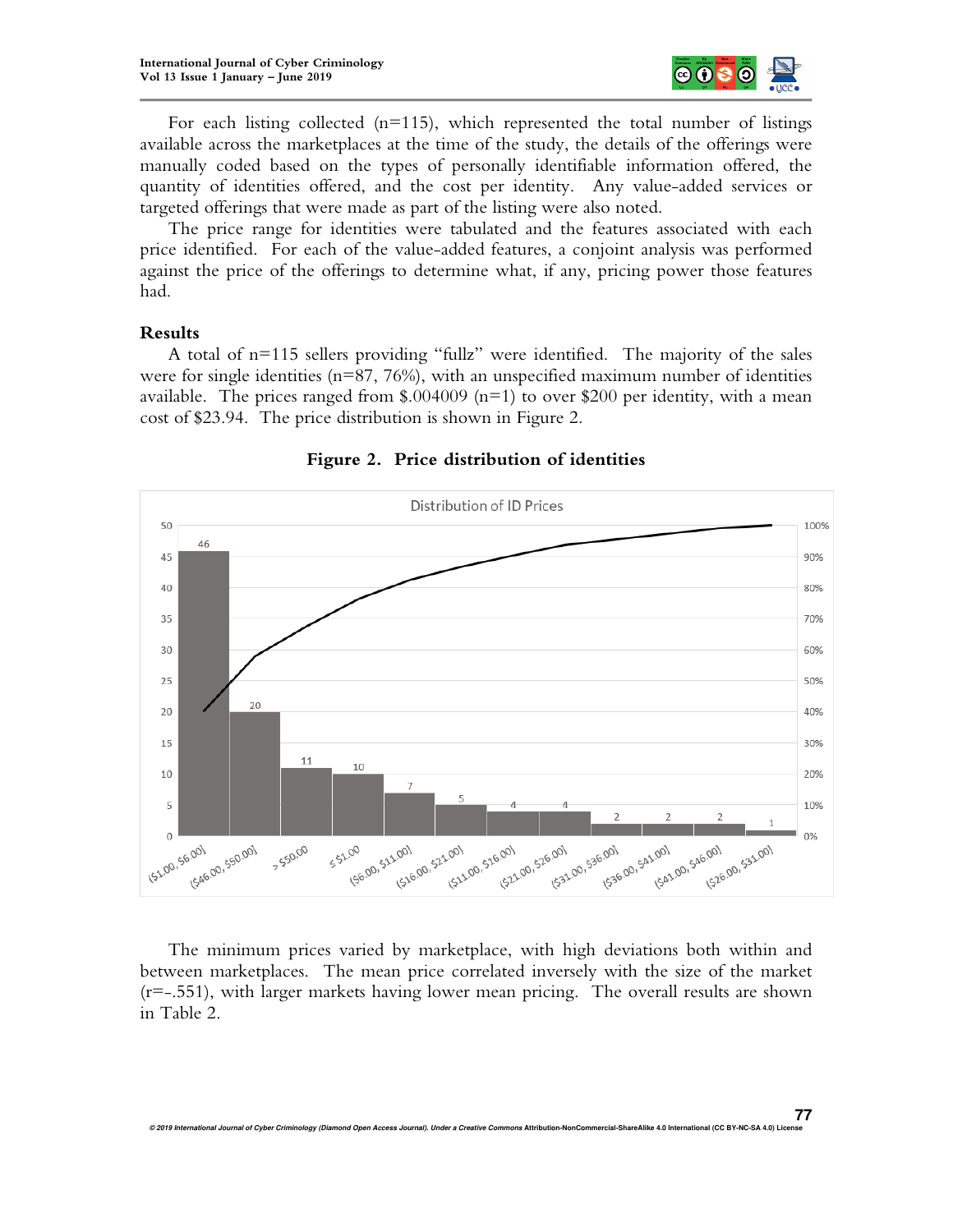| Marketplace      | $\boldsymbol{n}$ |       |         | Min Price   Max Price   Mean Price | <b>Standard Deviation</b> |
|------------------|------------------|-------|---------|------------------------------------|---------------------------|
| Berlusconi       | 23               | 0.004 | 489.350 | 62.759                             | 137.079                   |
| Dream Market     | 57               | 0.010 | 200.000 | 18.155                             | 31.871                    |
| <b>RSClub</b>    | 10               | 2.500 | 70.000  | 28.900                             | 24.507                    |
| $T^{\star}$ chka |                  | 50    | 50      | 50                                 | 50                        |
| Wall Street      | 24               | 0.580 | 100.000 | 35.626                             | 25.511                    |

|  |  |  |  | Table 2. Listings by marketplace |
|--|--|--|--|----------------------------------|
|--|--|--|--|----------------------------------|

The majority of identities for sale included a social security number  $(n=112, 98%)$  and a date of birth (n=109, 96%). Many of the listings advertised biographical information, with past address information ( $n=73$ , 64%) available more frequently than current address information ( $n=35, 31\%$ ), likely due to the age of the identity information. A few sellers offered scans of a passport  $(n=2, 2\%)$  and driver's license  $(n=8, 7\%)$  associated with the identities, however the validity of the pictures provided could not be verified. The distribution of products offering each element are shown in Table 3.

| Element                    | Fullz Advertising That Element |  |  |
|----------------------------|--------------------------------|--|--|
| Name                       | 1.00                           |  |  |
| SSN                        | 0.98                           |  |  |
| DOB                        | 0.96                           |  |  |
| Past Address               | 0.64                           |  |  |
| Employer                   | 0.45                           |  |  |
| Income                     | 0.43                           |  |  |
| Phone                      | 0.40                           |  |  |
| Education                  | 0.37                           |  |  |
| <b>MMN</b>                 | 0.37                           |  |  |
| <b>Current Address</b>     | 0.31                           |  |  |
| <b>Bank Account Number</b> | 0.22                           |  |  |
| Email                      | 0.17                           |  |  |
| Passport Photo             | 0.08                           |  |  |
| DL Number                  | 0.07                           |  |  |
| Credit Score               | 0.03                           |  |  |
| DL Photo                   | 0.02                           |  |  |

**Table 3. Elements included in sale** 

There was no observed difference in the reviews of the sellers offering higher priced identities versus those offering lower priced identities. To determine the if there was a pricing bias based on the presence of a particular element, a conjoint analysis was performed on the dataset. Of particular note, most sellers advertised the availability of mother's maiden name (MMN) in their product titles, indicating a belief by sellers in the value of that element. When analyzed, however, mother's maiden named showed no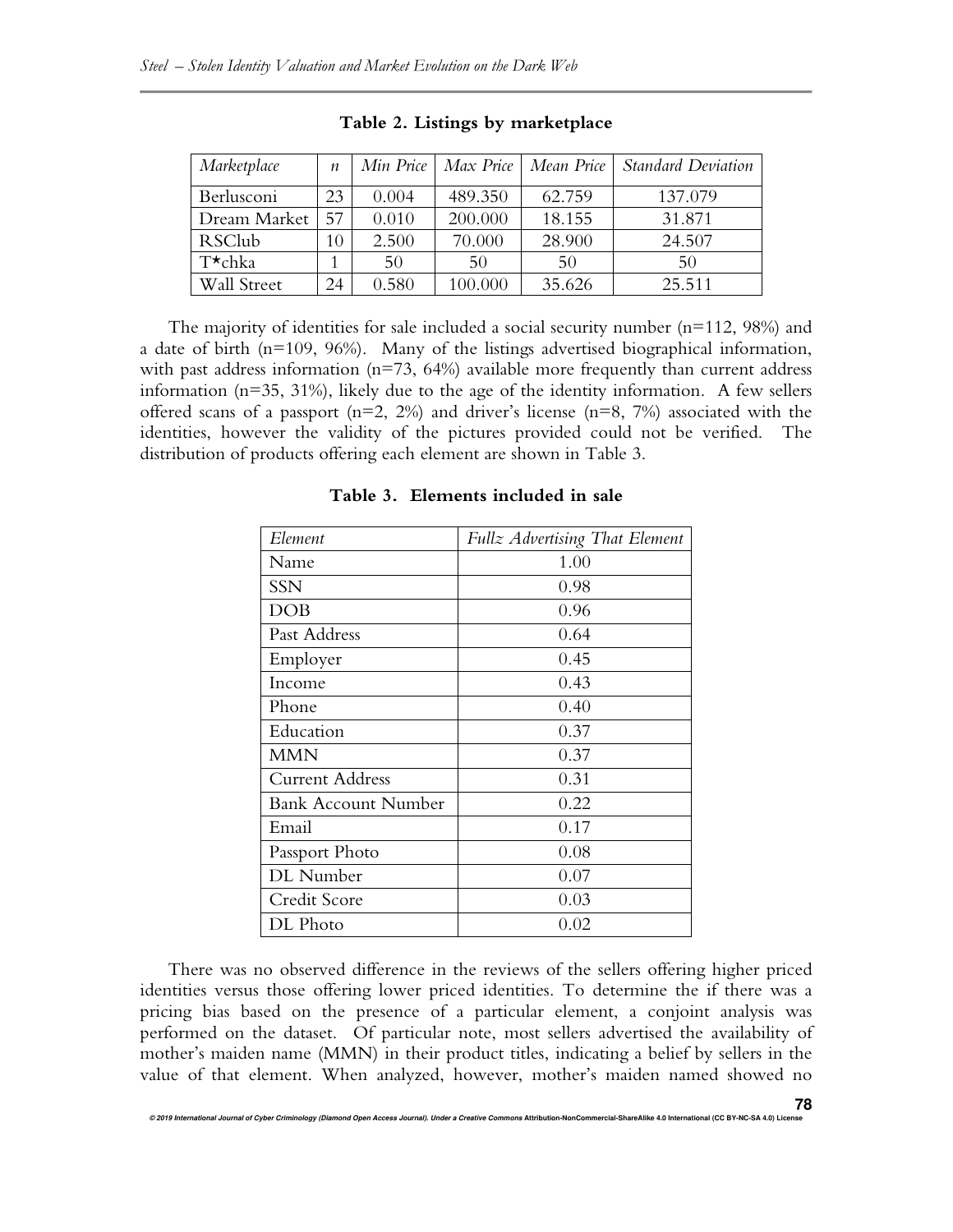

predictive power on pricing. The only two elements that showed a high predictive power with a statistically significant p-value ( $p<0$ 1) were the presence of a bank account number (coefficient=34.4,  $p=0.0009$ ) and a credit score (coefficient=30.6,  $p=.0006$ ).

## *Value-added services*

Value-added services were identified at both the marketplace and seller level. Marketplace value-added services provided features that benefited both the seller and the buyer, while seller value-added services were advertised to allow the consumer to differentiation between similar sellers.

For the storefronts, all five marketplaces offered blockchain based currency options and escrow services. The fees for escrow ranged from 3.5% for Wall Street transactions to 6.5% for Berlusconi transactions. All of the providers accepted Bitcoins, with Wall Street also accepting Monero. All of the providers listed their transactions in the local currency (US Dollars) or in Bitcoins.

Several marketplaces offered two additional value-added escrow enhancements, Finalize Early (FE) and MultiSig. FE is a service that is of primary benefit to the seller in that escrowed funds are released early without full contract completion. FE was introduced to protect sellers as well as to allow the marketplace to collect revenue on a stable basis. FE is used to reduce seller risk from Bitcoin price fluctuations and was provided in response to dramatic shifts in Bitcoin valuations.

Multiple Signature, or Multisig, relies on public key cryptographic algorithms and requires that multiple parties agree before funds transfers can be finalized. Multisig enables FE (the seller and escrow agent can agree to finalize the transaction) and can be used independently of it (all three signatures can be required for the transfer of Bitcoins). T\*chka and RSClub offered both FE and Multisig, while Wall Street only supported MultiSig and Dream Market only supported FE.

As a risk reduction service, T\*chka, RSClub, and Wall Street offered Pretty Good Privacy (PGP) encryption of all transaction records. While there was no direct way to verify compliance, encrypting the transactions provides both the buyer and the seller an additional degree of security in the event that the marketplace records are seized by law enforcement. While the other services did not advertise encryption, they may be doing so on the backend to obfuscate their own activities in the event of a seizure.

A number of sellers  $(n=13, 11\%)$  advertised the ability to target individual states, and particular zip codes within a state, specifically highlighting the ability to obtain Florida identities to obtain benefits following hurricanes Harvey and Irma. As a more general value-added service, approximately one third of sellers  $(n=42, 37%)$  offered buyers the ability to select specific credit score ranges for their purchases.

# **Discussion**

As the third generation of online identity theft evolves, there have been fundamental shifts in the economics of stolen identities that are only now being reflected in the pricing. The large disparity in prices despite few differentiators is indicative of an immature market (and may be partially based on rapid, large Bitcoin valuation changes), but there is a steady downward trend for the minimum price on a stolen identity. The lowest price available at retail at the time of the study, \$.004, reflects an all-time low. Because most adults in the United States have had their identities stolen and sold multiple times based on large scale breaches, the value of "zero day" or "first sale" identities has become negligible. The focus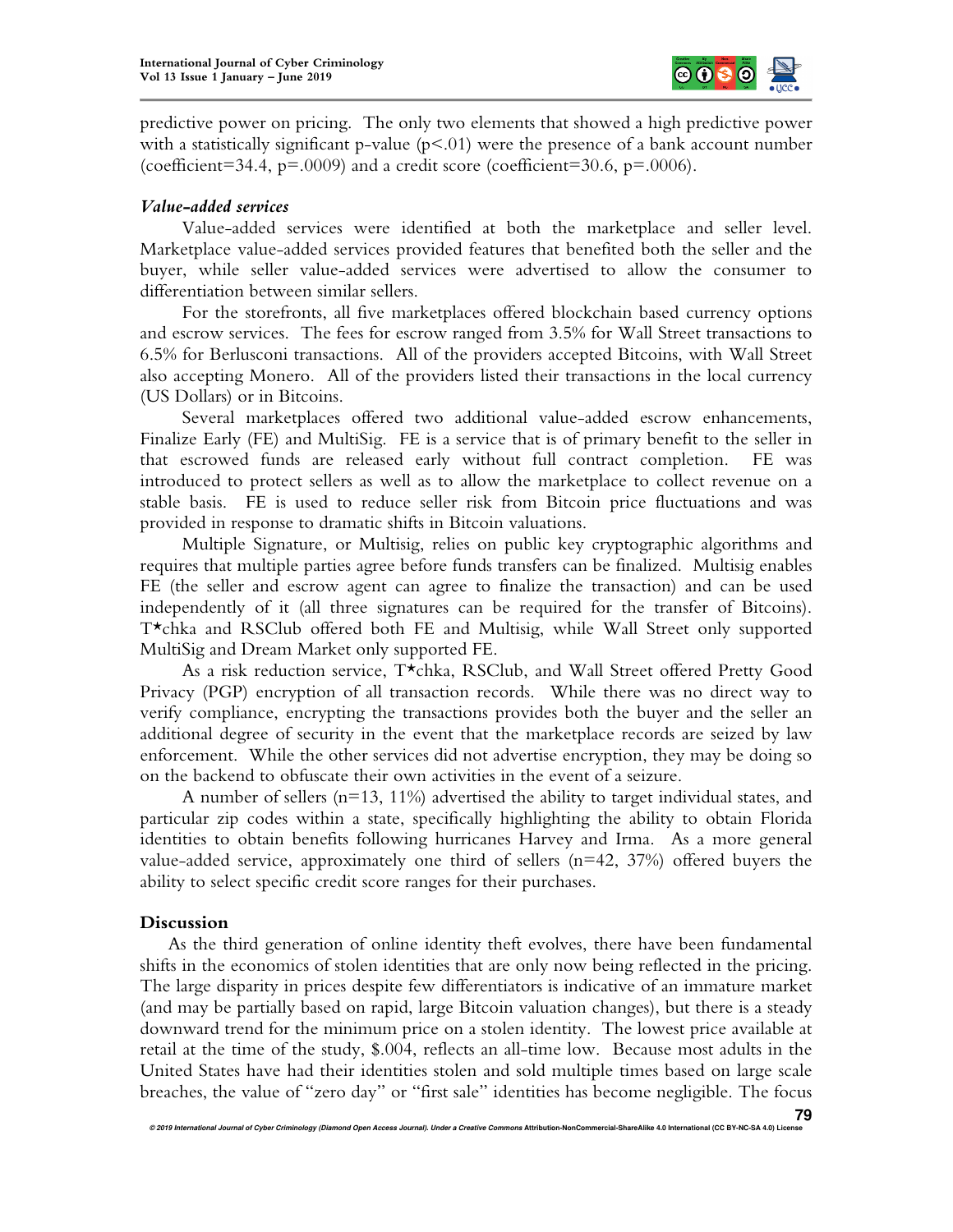on timely benefits fraud exhibited by the targeted sale of Florida identities shows that thieves are now seeking to be the first to exploit an identity for a particular fraud. While any specific identity has likely been previously sold, it may not have been used for the fraud intended by the purchaser. As such, there is a value for timely exploitation on new frauds (e.g. disaster benefits fraud), while longer term frauds (e.g. fraudulent IRS filings) are likely to diminish as fewer unexploited identities are on the market and there is no current way of knowing a priori which have been previously exploited in a particular scheme.

What remains to be seen on the supply side is the impact of a now-nominal value for a stolen identity and the ubiquity of credit monitoring and credit freeze services that individuals have signed up for as a result of prior breaches. The lowered retail cost of an identity should devalue and therefore reduce the number (and impact) of general breaches, but it may also result in more targeted breaches directed at more valuable and exploitable identity information.

Based on the qualitative information obtained in the study, there are several findings that directly impact the design of authentication mechanisms to prevent targeted identity theft. Additionally, the findings have implications for the future of the market pricing and makeup.

*Basic authentication mechanisms need to evolve.* The use of social security number, date of birth, and mother's maiden name as a means of identity verification are no longer feasible. These identifiers should be considered compromised for all individuals in the United States and provide minimal incremental value in establishing identity.

*Enhanced authentication mechanisms need to increase the attacker cost*. The requirement that individuals provide a digital copy of common photo-based identification represents a negligible additional cost to the attacker in terms of cash outlay and time required. The additional cost of uncommon knowledge-based credit and background-based challenges is higher. An unintended consequence of legislation designed to protect consumers, the Fair Credit Reporting Act, is that it allows attackers that have obtained identity information to obtain zero cost credit reports by impersonating the subject and the decentralization of the credit bureaus provides additional opportunities for compromise. While the Equifax breach received substantial news coverage, its data represented a negligible decrease in attacker cost. Background check information, including relatives, employment history, education, past addresses and similar details are available through open source collection (which requires substantial time investment) or through cash outlay (individual reports cost as little as \$7.95 from online brokers like Intelius and are readily available to the attacker). These are all considered static authenticators – the historical details do not change over time and once compromised remain compromised. The use of these same background identifiers also invalidates many security challenge questions. In particular, a few of the entries advertised the availability of security challenge questions and answers for their victims as part of their package. Exemplary of these was a listing offering answers to the following additional information for a small premium per identity:

Security Question 1 : In what city did you attend high school? Security Question 2 : What is your father\'s middle name? Security Question 3 : What is your mother\'s middle name? Security Question 4 : In what year (YYYY) did you graduate from high school?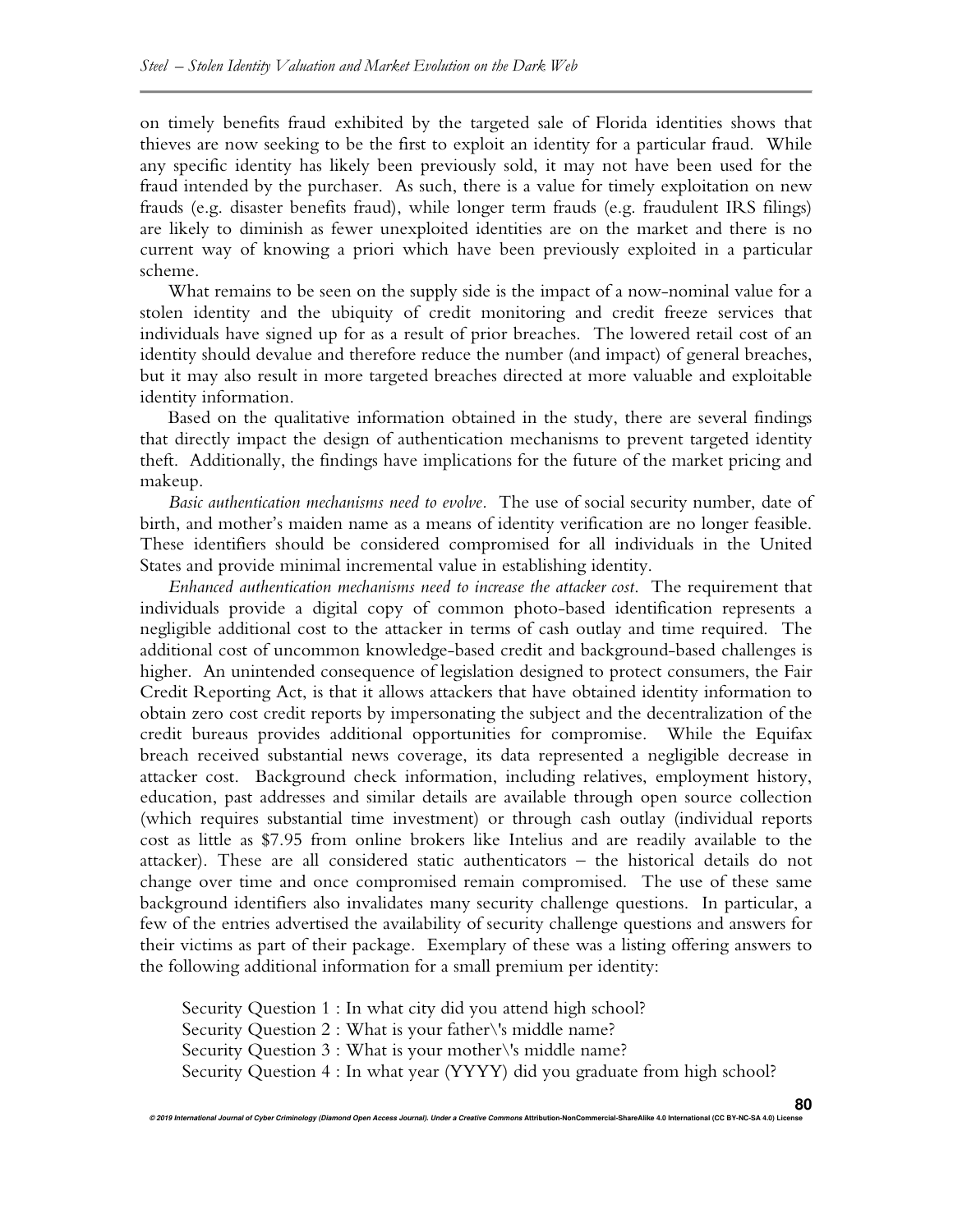

Security Question 5 : In what city was your father born? Security Question 6 : In what city did you attend high school?

*Attackers are adopting price discrimination and targeted marketing tactics.* Identities are no longer purchased as massive lists of unrelated entries. They can be bought as targeted market lists, with everything from credit score to age to zip code tailored to a particular identity fraud. Atherton, California had the highest value homes of any United States zip code in 2017, with a median home value of \$9,686,154 (Sharf, 2017). Identities from this location may generate a premium for fraudsters targeting the opening of lines of credit, however they may not be effective in a fraud scheme targeting Housing and Urban Development (HUD) section 8 benefits fraud. Likewise, identities of older individuals may be more viable for social security fraud, and areas of recent hurricanes targeted for disaster aid fraud. As seen in the study, Florida identities were advertised as a premium feature to support benefits fraud as a result of recent natural disasters. This shows that the consumer is aware of the need for tailored identities, and that the market has already responded. If this trend continues through the fraud chain, we may begin to see targeted breaches-on-demand in response to a market need for specific identity information.

*The concept of "dead" identities is no longer valid.* Because identity theft is so widespread, it is generally assumed that any identities used are secondary or tertiary sales (and uses) of the same information. The market has already responded by offering new information on the same identities that can expand the fraudulent utility of that identity. There is also no such thing as a "dead" identity any longer. A particular identity is only usable or not usable for a particular scheme. The value of an identity may fluctuate higher as new schemes are conceived of that take advantage of identities already on the market and lower as a result of flooding from new breaches.

## **Conclusion**

The increase in data breaches has driven the price of a stolen identity to an all-time low. The market for stolen identities has shifted from small groups of individuals stealing limited numbers of identities and exploiting them directly to large scale data breaches with both wholesale and retail markets. As we transition to a world where everyone's basic identity information has been compromised at one point or another, the concept of a first sale for fresh identities has been relegated to the past, while new value-added services continue to be included to increase the sale price of identities and to stay ahead of the changes in authentication enhancements made as a result of past breaches.

#### **Limitations**

This study was the first comprehensive look at the identities available on the dark web from a cost perspective. There are limitations inherent in the study, due primarily to the nature of the dark web marketplaces. First, the marketplaces and the individual vendors on those marketplaces are relatively transient. If a marketplace grows to large, it becomes a target for law enforcement efforts to take it down, making things like vendor reputations time-limited. Second, the quality of the identities and whether or not they actually matched the advertised content could not be determined without violating the law. Third, the study focused on consumer-oriented identities. The wholesale market of bulk identities sold in private forums was not examined but represents an integral part of the stolen identity economy.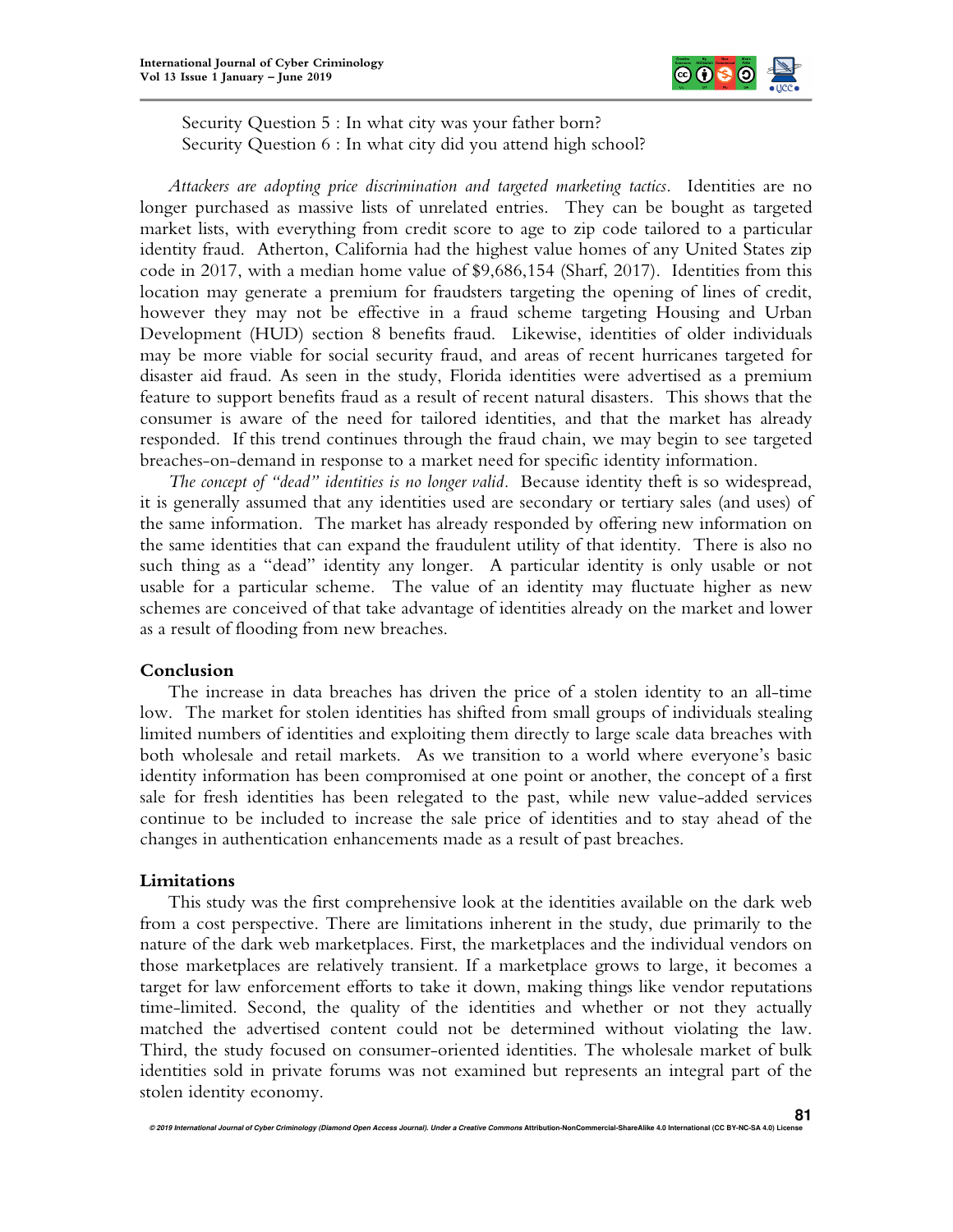#### **References**

- Ablon, L. (2018). *Data thieves: The motivations of cyber threat actors and their use and monetization of stolen data*. Rand Corporation.
- Ablon, L., Libicki, M. C., & Golay, A. A. (2014). *Markets for cybercrime tools and stolen data: Hackers' bazaar*. Rand Corporation.
- Anderson, K. B., Durbin, E., & Salinger, M. A. (2008). Identity Theft. *The Journal of Economic Perspectives: A Journal of the American Economic Association*, *22*(2), 171–192.
- Berghel, H. (2000). Identity theft, social security numbers, and the Web. *Communications of the ACM*, *43*(2), 17–21.
- Camp, L. J., Johnson, M., & Schwartz, A. (2012). Scenario IV: Ubiquitous identity theft. In *The economics of financial and medical identity theft* (pp. 147–153).
- Chen, H. (2011). Dark web: Exploring and mining the dark side of the web. *2011 European Intelligence and Security Informatics Conference*. doi: 10.1109/eisic.2011.78
- Christin, N. (2013). Traveling the silk road: A measurement of a large anonymous online marketplace. *Proceedings of the 22nd International Conference on World Wide Web*. Presented at the 22nd international conference on World Wide Web. https://doi.org/10.21236/ada579383
- Collins, K. (2015, July 23). Here's what your stolen identity goes for on the internet's black market. Retrieved from https://qz.com/460482/heres-what-your-stolenidentity-goes-for-on-the-internets-black-market.
- Dingledine, R., Mathewson, N., & Syverson, P. (2004). Tor: The second-generation onion router. *Proceedings of the 13th Conference on USENIX Security*. Presented at the 13th conference on USENIX Security . https://doi.org/10.21236/ada465464
- Hilley, S. (2006). Case analysis of the Shadowcrew carding gang. *Computer Fraud & Security*, *2006*(2), 5.
- Holt, T. J., Smirnova, O., Chua, Y. T., & Copes, H. (2015). Examining the risk reduction strategies of actors in online criminal markets. *Global Crime*, *16*(2), 81–103.
- Hurlburt, G. F., & Bojanova, I. (2014). Bitcoin: Benefit or curse? *IT Professional*, *16*(3),  $10-15$ .
- Huse, J. G., Jr. (2003, July). *Prepared Statement*. Presented at the Hearing Before the Subcommittee on Social Security of the Committee on Ways and Means U.S. House of Representatives.
- Hutchings, A., & Holt, T. J. (2016). The online stolen data market: disruption and intervention approaches. *Global Crime*, *18*(1), 11–30.
- Identity theft resource center. (2018). Retrieved April 24, 2018, from Identity Theft Resource Center website: https://www.idtheftcenter.org
- Jardine, E. (2015). The dark web dilemma: Tor, anonymity and online policing. *SSRN Electronic Journal*. https://doi.org/10.2139/ssrn.2667711
- Kethineni, S., Cao, Y., & Dodge, C. (2017). Use of Bitcoin in darknet markets: Examining facilitative factors on Bitcoin-related crimes. *American Journal of Criminal Justice: AJCJ*. https://doi.org/10.1007/s12103-017-9394-6
- Lacey, D., & Salmon, P. M. (2015). It's dark in there: Using systems analysis to investigate trust and engagement in dark web forums. In *Lecture Notes in Computer Science* (pp. 117–128).
- Lacson, W., & Jones, B. (2016). The 21st century darknet market: Lessons from the fall of silk road. *International Journal of Cyber Criminology*, *10*(1).